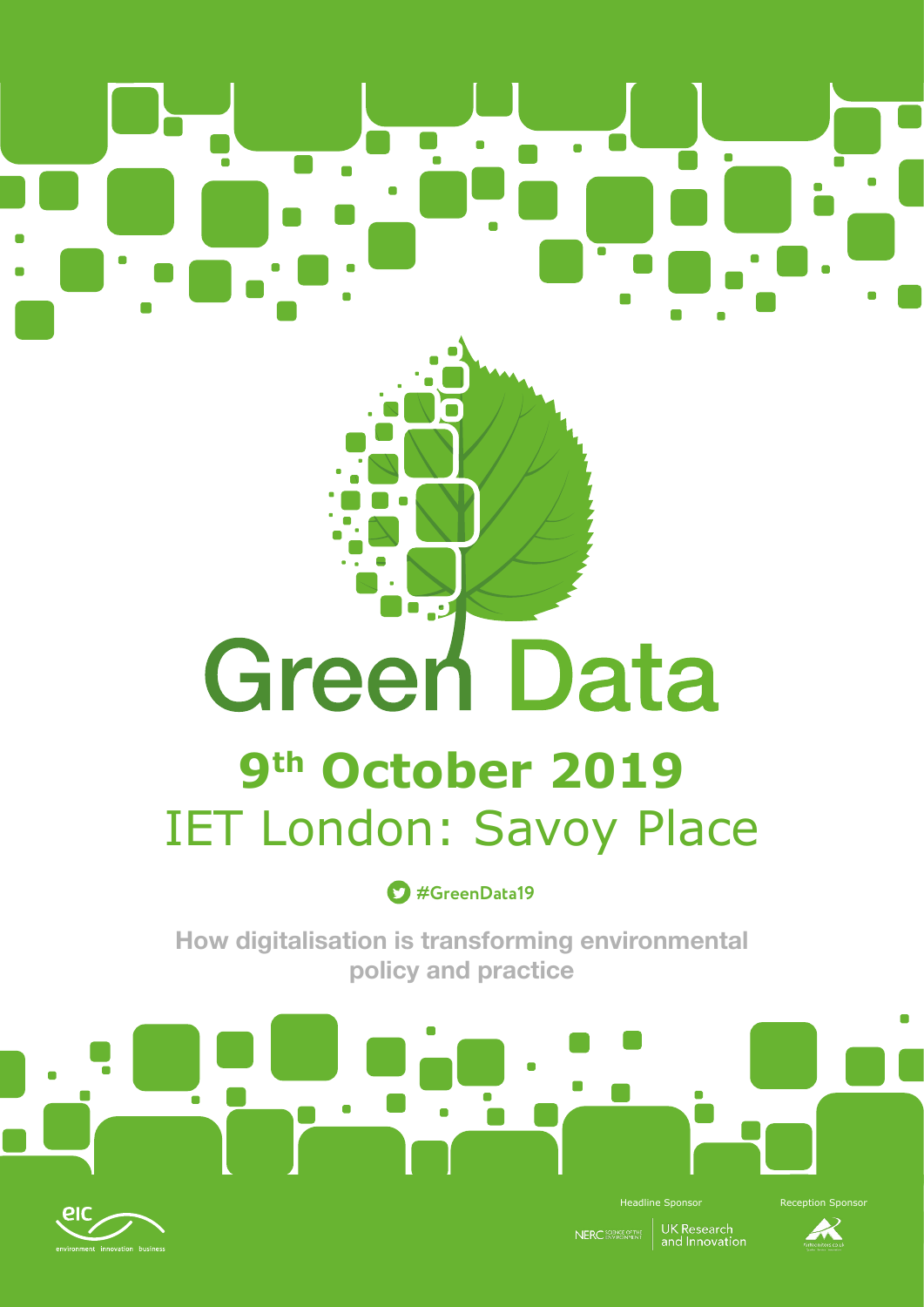# **Agenda**

### **09.15 - 09.45**

**Registration and Refreshments**

#### **09.45 - 10.00**

**Chair's Welcome**  Chris Fry, Managing Director, Accelar Limited

#### **10.00 - 11.25**

#### **Delivering the 25 Year Environmental Plan: Role of "Green Data"**

The 25 Year Plan sets an ambitious blueprint for environmental progress over a generation and will be turned into law through the Environment Bill. How will 'green data' underpin the way targets are set and progress monitored under the Plan? Will digital applications help the plan be achieved?

#### **Panellists:**

- Matthew Farrow, Executive Director, Environmental Industries Commission (EIC) **Innovation, data and the 25YEP (results of EIC research project)**
- Dr Simon Gardner, Head of Digital Environment, NERC/UKRI **NERCs strategy to unlock the potential of environmental data**
- Dr Robert Bradburne, Deputy Director, Defra **The role of digital and data in the 25YEP**

#### **11.25 - 11.50**

**Coffee Break**

#### **11.50 – 13.15**

**Digital Trends for the Environment**  What are the latest global trends in digital and data-led applications in the environmental field?

#### **Panellists:**

- Jon Blower, Chief Technical Officer, Institute for Environmental Analytics (IEA)
- Janet Ranganathan, Vice President, Science and Research, World Resources Institute (WRI)

More panellists to be announced

**13.15 – 14.15**

**Lunch** 

#### **14.15 - 15.15**

**Breakout Sessions**

Using green data to drive new business models and better environmental outcomes Hear and discuss case studies in specific areas with experts





**UK** Research **NERC** SCIENCE and Innovation

Headline Sponsor **Reception Sponsor** 

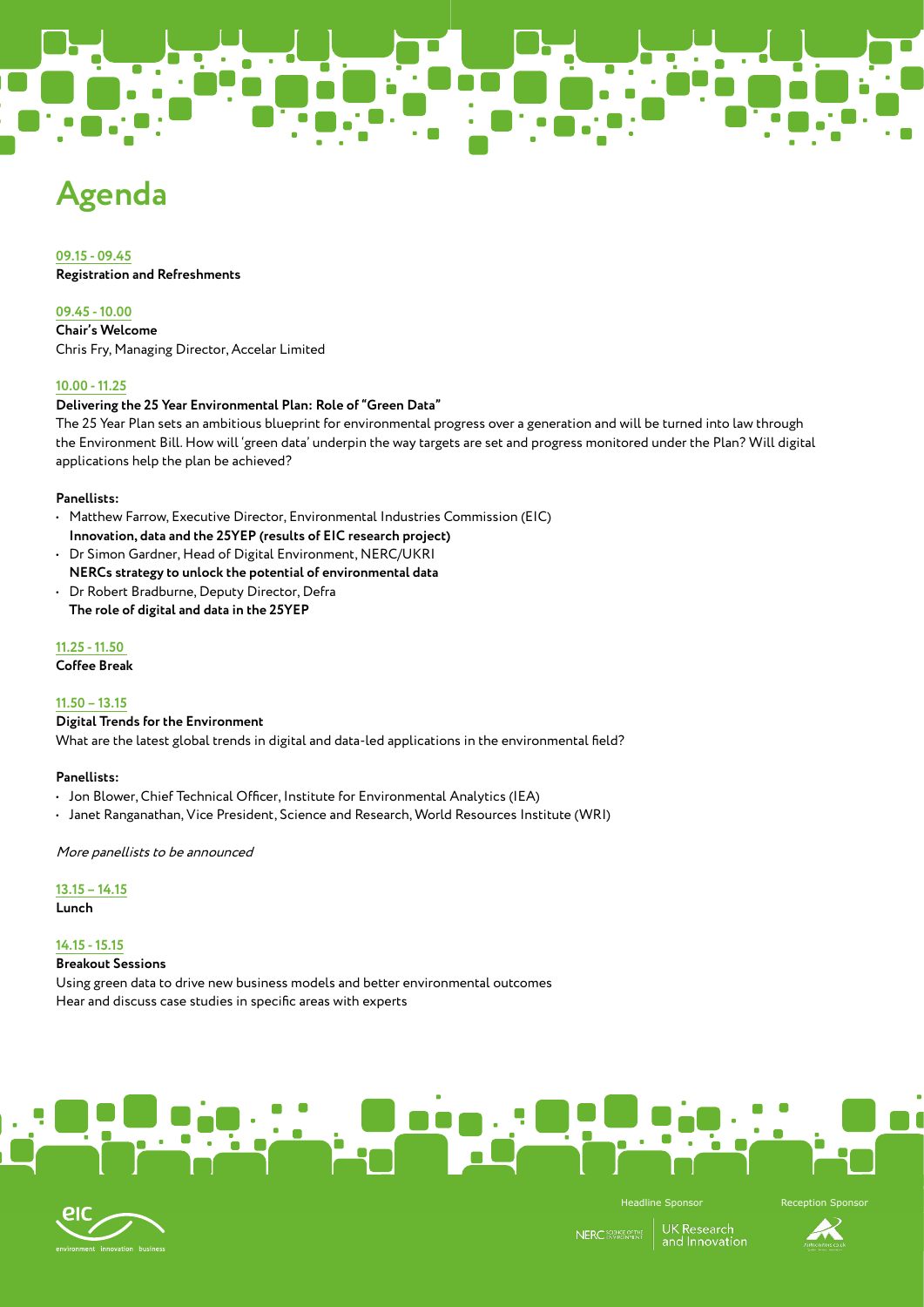

#### **Digitising Environmental Assessment: Case Studies in Natural Capital Accounting and Digital Reporting**

- Erin Gianferrara, Principal Environmental Economist, AECOM
- Ross Stewart, Digital Environmental Assessment Lead, AECOM

#### **Flood and Water Management**

• Rob Lamb, Managing Director, JBA Trust

#### **Smart Cities**

• Dr Parag Rastogi, Building Physicist and Lead Product Manager for Health and Wellbeing, arbnco

**15.15 - 15.35** 

**Coffee Break**

#### **15.35 – 16.30**

#### **Helping Citizens Use, Generate and Make Sense of Green Data**

Smart phones, open data and portable sensors are transforming the way citizens relate to environmental issues and the role they play in creating and combining new data sets. How will this change the way companies, regulators and institutions work together to manage the environment and our common future?

#### **Panellists:**

- Dr Erinma Ochu MBE, Lecturer in Science Communication and Future Media, University of Salford
- Dr Advaith Siddharthan, Reader, Knowledge Media Institute, The Open University

More panellists to be announced

**16.30 – 17.00 The "Digital Twin" Concept** 

#### **Keynote Speaker:**

• Mark Enzer, Chief Technology Officer, Mott MacDonald Chair of Digital Framework Task Group at Centre for Digital Built Britain

#### **17.00 – 17.10**

**Closing Remarks from the Chair** Chris Fry, Managing Director, Accelar Limited

**17.10 – 19.00**

**Drinks and Networking Reception**





UK Research<br>and Innovation NERC SCIENCE OF TH



Headline Sponsor **Reception Sponsor**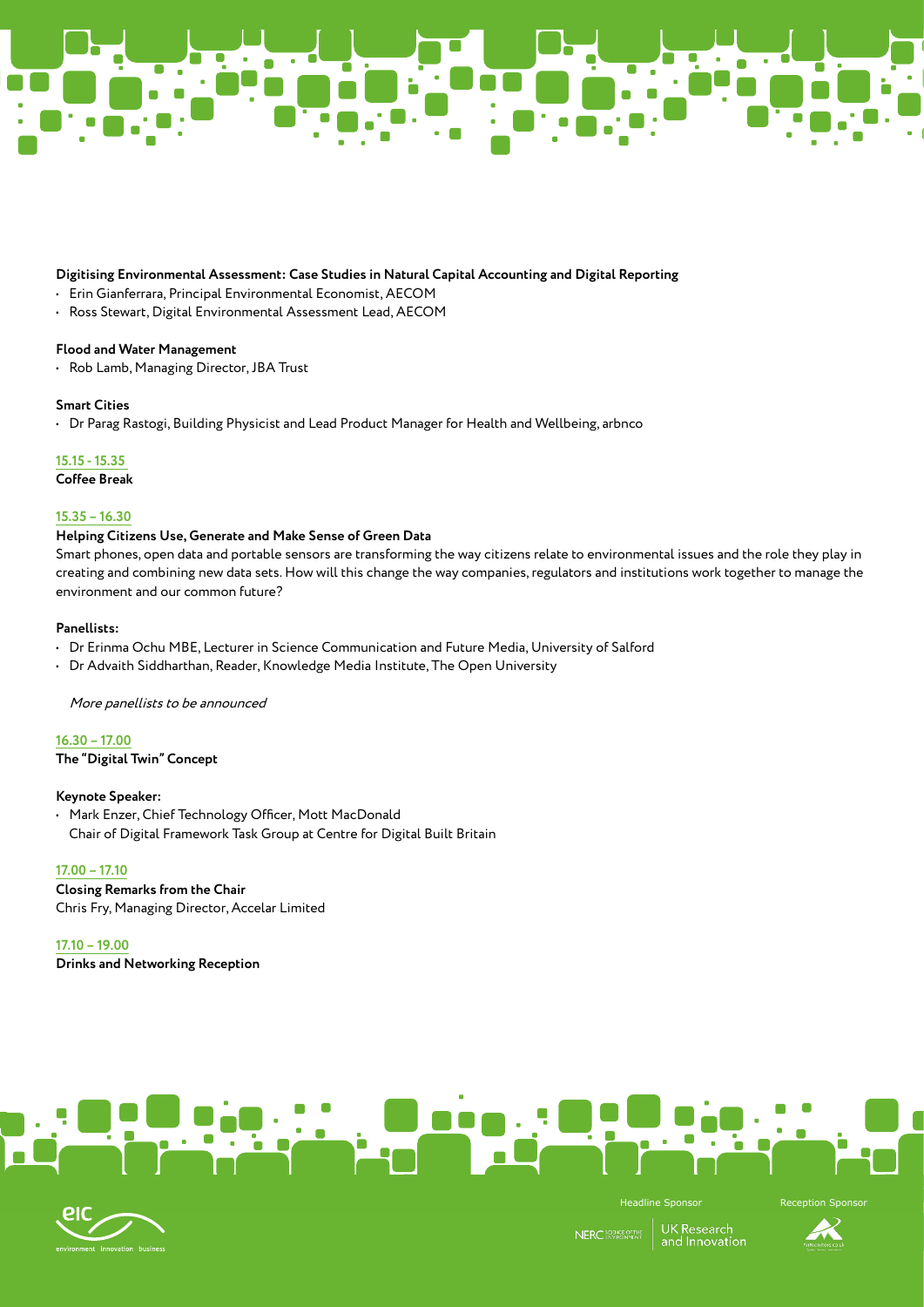## **Speaker Biographies**



#### **Jon Blower, Chief Technology Officer, Institute for Environmental Analytics (IEA)**

Jon is the Chief Technology Officer at the Institute for Environmental Analytics (IEA), a partnership of academic and commercial organisations, based at the University of Reading. He has a background in geoscience with a degree in Natural Sciences from Cambridge and a PhD from Bristol. After working as a software engineer he joined the University of Reading in 2003, and the IEA in 2015. He leads a number of collaborative projects in the area of environmental informatics and visualisation, applying advanced techniques in information technology to make environmental information more accessible and useful for researchers and decisionmakers.



#### **Dr Robert Bradburne, Deputy Director, Defra**

Robert is the Deputy Director for the Environment Analysis Unit in the UK's Department for Environment, Food and Rural Affairs (Defra). He leads an interdisciplinary team of around 20 specialists in environmental science, economics, and statistics. The Unit provides joined-up analytical advice on environmental issues across Defra's remit and generates the tools, data, and evidence needed to enable people to take account of the value of nature in decisions, plans and strategies that they make. Robert holds a degree in plant sciences from Cambridge University and a PhD in crop genetics from the John Innes Centre. Robert's first job was doing post-doctoral research into the genetics of wheat quality. He then moved into the UK Civil Service, joining the Horticultural Crop Sciences Unit in the Department for Environment, Food and Rural Affairs. From there he moved onto positions in waste policy, departmental strategy and business planning. He managed the groundbreaking National Ecosystem Assessment in 2011, and after short period leading the Sustainable Agriculture policy team, he returned to science

as Head of Science for the Sustainable Land Management and Livestock Farming Directorate. Now as the head of the Environment Analysis Unit, Robert leads the development a number of cross cutting environmental analysis themes, including the development of metrics, tools and valuation/ accountancy techniques concerned with the concept of Natural Capital.



#### **Mark Enzer, Chief Technical Officer, Mott MacDonald and Chair of Digital Framework Task Group at Centre for Digital Built Britain**

Mark is the Chief Technical Officer at Mott MacDonald. In this role, he is accountable to the Group Board for technical excellence globally, which he drives chiefly via Mott MacDonald's internal professional networks. Mark is a keen champion of innovation in the context of collaborative delivery models and he is particularly interested in transformational change in infrastructure engineering, including the application of digital transformation, Smart Infrastructure, low-carbon sustainable solutions, platform-based delivery and design for manufacture and assembly (DfMA). Mark is currently the chair of the Digital Framework Task Group, which is part of the Centre for Digital Built Britain. Mark was the leader of the Digital Transformation workstream as part of "Project 13" for the Infrastructure Client Group, which represents the UK's major infrastructure client organisations and he was the Lead Author of the Infrastructure Carbon Review, published by HM Treasury.



#### **Matthew Farrow, Executive Director, Environmental Industries Commission (EIC)**

Matthew has been EIC Executive Director for 5 years. He was previously Head of Policy at the Environmental Services Association (ESA) and before that spent 20 years working at the Confederation of British Industry (CBI), including heading up their Energy & Environment team.





**UK Research NERC** SCIENCE OF T

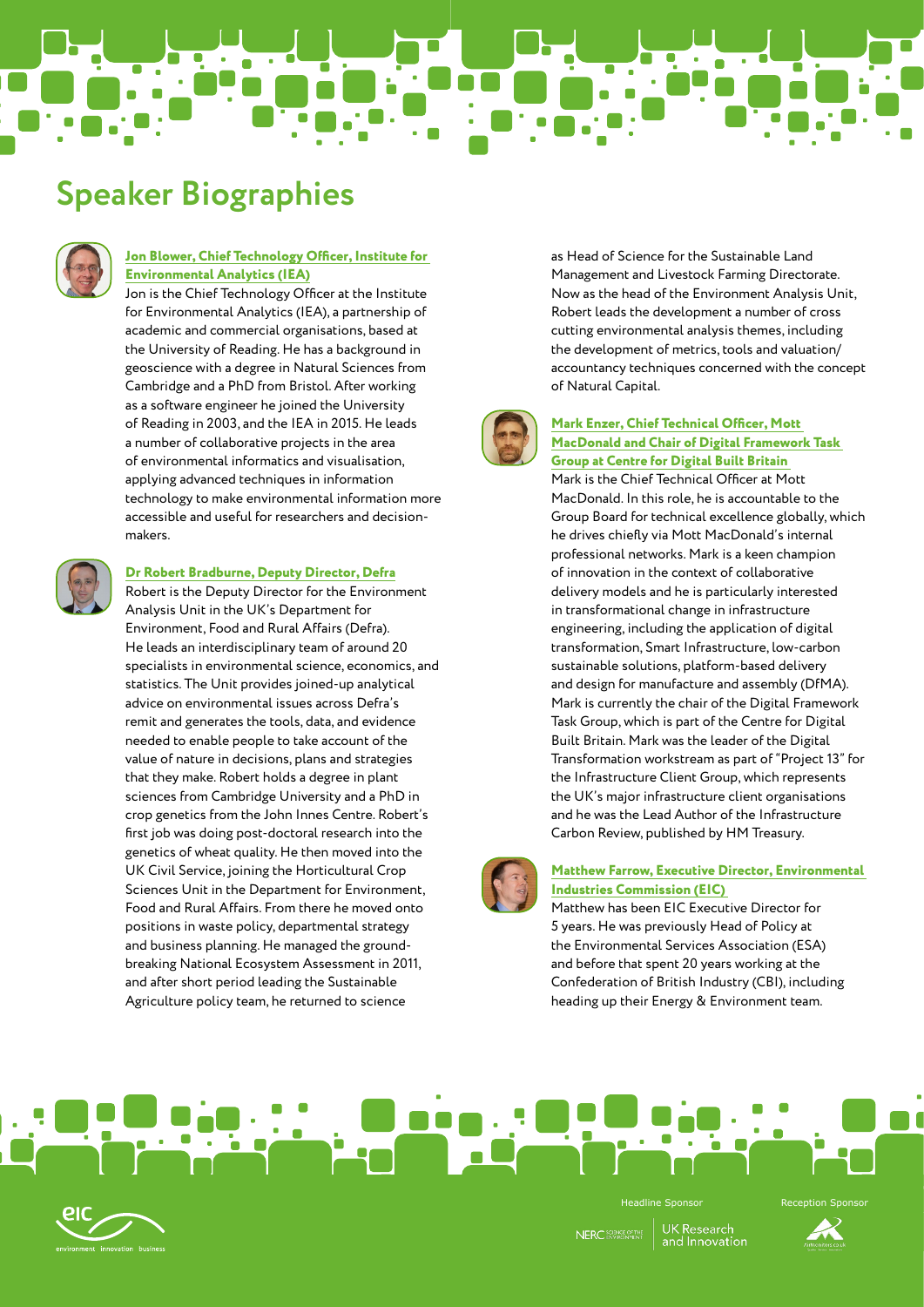

#### **Chris Fry, Managing Director, Accelar Limited**

Chris is an established consultancy business leader with wide ranging experience spanning transport (rail/high speed rail, highways), renewable energy, flood defence, urban regeneration, smart cities, construction and government policy. With extensive involvement in strategic environmental/ sustainability appraisal and the development of indicators and performance measures, he has long advocated the integration of green data to strengthen decisions and designs. He has a strong interest in eco-innovation, for example as a member of the EIC's Sustainable Smart Cities Taskforce and chair of the industrial advisory board for the Practitioner Doctorate in Sustainability programme at the University of Surrey. Working with co-founder, Charlene Baker, Chris has recently launched Accelar. Their focus is on helping organisations to play their part in significantly accelerating decarbonisation and environmental recovery, using data-driven insights and metrics to retune strategies and pinpoint market opportunities.



#### **Dr Simon Gardner, Head of Digital Environment, NERC/UKRI**

Simon is Head of Digital Environment at the Natural Environment Research Council (now part of UK Research and Innovation). He is leading the delivery of the, 'Constructing a Digital Environment', programme, which is seeking to integrate emerging technologies in order to monitor and predict the natural environment at higher spatial and temporal resolutions, develop approaches toward digital twinning of the environment and create 'nowcasting' capability to enable decision-making based on real-time feedback from the environment. He was previously the Head of Innovation with responsibility for directed industry-facing programmes, knowledge-exchange, research commercialisation, and the delivery of the 'Regional Impact from Science of the Environment' (RISE)

programme. He formerly worked for twenty years at the Environment Agency where he held a variety of different roles, including manager of the organisation's National Evidence Hub, the management of Research Partnerships and Engagement, and management of EU & International Science activities.



#### **Erin Gianferrara BSc, Principal Environmental Economist, AECOM**

Erin is a Principal Environmental Economist in AECOM's Policy and Appraisal team, with seven years' experience spanning over 60 projects. Her work focusses on developing evidence for natural and social capital accounting, socio-economic analysis, cost-benefit analysis, and impact assessments to inform environmental policy, planning, and funding decisions. Her previous work includes developing natural capital approaches at the national level for Defra and ONS, at the Local Authority level for London Borough of Barnet, and at the site level for Eastbourne Council's Downland Estate. Erin is also currently the Technical Lead for AECOM's Natural Capital Laboratory.



#### **Rob Lamb, Managing Director, JBA Trust**

Rob has been working in academic and commercial research and development for 25 years, first at the Centre for Ecology and Hydrology in Wallingford, and since 2002 at JBA, where he is now Managing Director of the JBA Trust. A hydrologist and numerical modeller by training, he specialises in flood risk science. Rob has published work in numerous journals and is co-author of two text books. He directs the JBA Trust's programme of research on risk analysis, climate change and links between engineering and environmental science. Rob is a Professor in Practice at Lancaster University's Lancaster Environment Centre. In 2016 he was a member of the government's scientific advisory group on flooding.





**UK Research** NERC SCIENCE OF THE



Headline Sponsor **Reception Sponsor**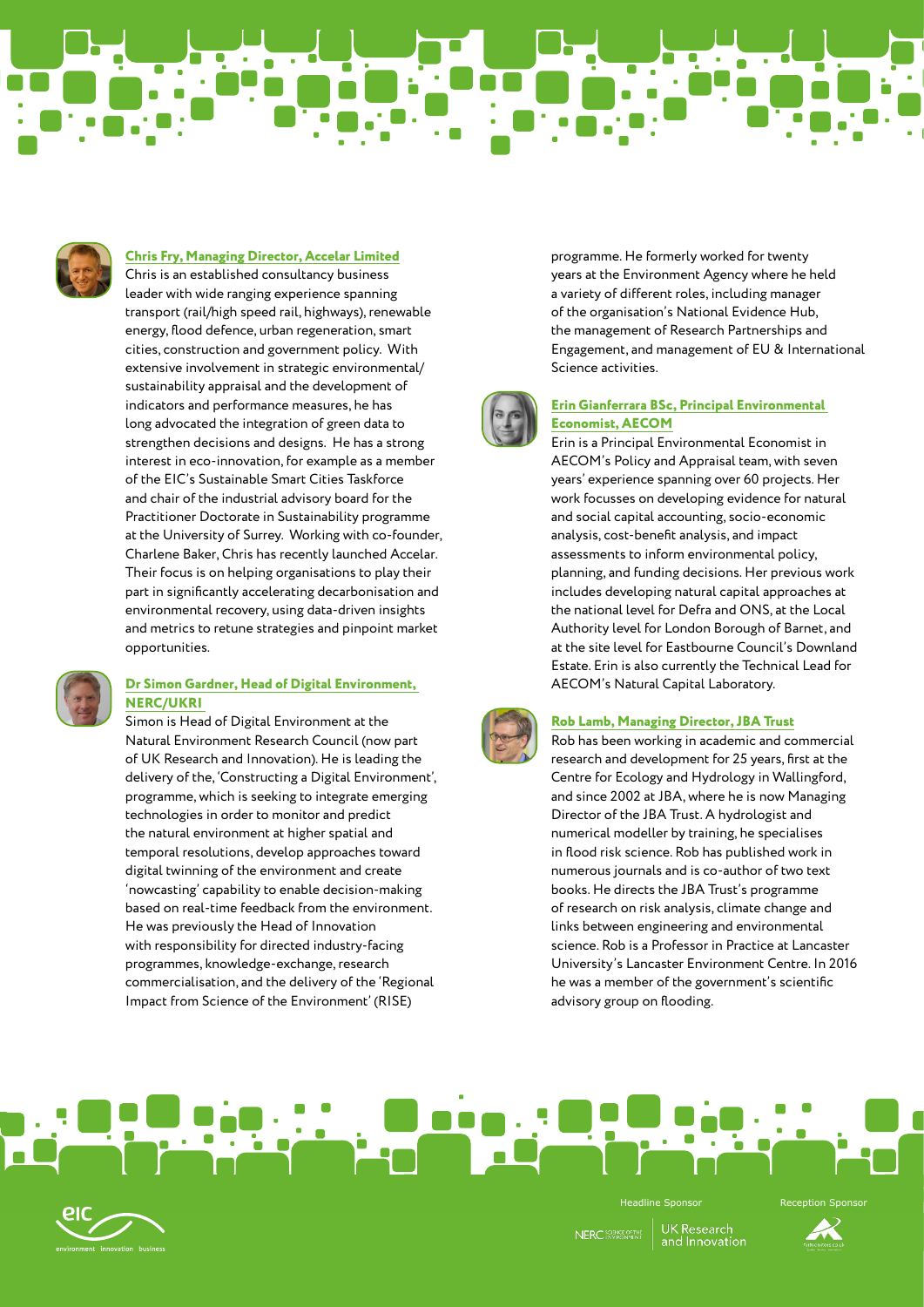

#### **Dr Erinma Ochu MBE, Lecturer in Science Communication & Future Media, University of Salford**

Erinma is a practice based researcher focused on the ethical concerns of science in society, particularly the emerging concerns of digital technologies, data and spatial computing and the different ways we can ensure that environmental data is open, inclusive and can be accessed by the public in ways that make sense to them. This includes the NERC Community for Engaging Environments 3 year initiative which aims to involve marginalised communities in environmental science through community development, storytelling and citizen science, to enable diverse communities to have a meaningful stake in issues such as climate change and pollution. Trained originally in neuroscience and film, Erinma went on to become a lecturer in science communication and future media at the University of Salford. She has held fellowships from Wellcome, NESTA and Jerwood/Manchester International Festival and her work explores creative and collaborative ways to bridge the gap between policy and practice. She is trustee of Invisible Dust, Critical Friend to Creative Scene, Guest Curator at Sheffield International Festival and a Figshare open research Ambassador.



#### **Janet Ranganathan, Vice President, Science and Research, World Resources Institute (WRI)**

Janet is the Vice President for Science and Research at the World Resources Institute (WRI), a global research organization that works at the intersection of environment and development in 50+ countries. Janet has worked extensively on a broad range of sustainable development topics, including food sustainability, business and markets, climate change, greenhouse gas measurement, forests, and more. She ensures WRI's research is robust and its influence strategies evidence-based. She leads WRI's "Data into Action" strategy, which combines open

data platforms, information and communication technologies, artificial intelligence, and human networks to drive more transparent and accountable management of the planet's resources.



#### **Dr Parag Rastogi, Building Physicist and Lead Product Manager for Heath & Wellbeing, arbnco**

Parag is a building scientist with a background in civil engineering. He comes to arbnco after a stint at the Ecole Polytechnique Federale de Lausanne (Switzerland) as a doctoral researcher, and a research fellow University of Strathclyde, Glasgow and RIKEN Center for Advanced Intelligence Project, Japan. At arbnco he leads research and development efforts to incorporate the latest scientific developments into the health, wellbeing, and climate offerings. His work touches upon health and wellbeing in buildings, integrating climate risk analysis into building performance evaluation and planning, and the use of machine learning and data science in software and hardware for buildings. Parag is also a visiting instructor at CEPT University, Ahmedabad, and speaks regularly at technical conferences and events.



#### **Ross Stewart, Digital Environmental Assessment Lead, AECOM**

Ross is a Chartered Environmentalist and Principal Impact Assessment Consultant in the Environment and Planning team at AECOM, London. Ross provides pre-consent environmental management support to nationally significant infrastructure projects, with a focus on transport infrastructure. Ross recently completed an 18-month secondment on the A303 Stonehenge highway improvement scheme. In addition to his environmental management role, Ross is leading the digital transformation of AECOM's UK&I environmental assessment service. Ross is coordinating an eclectic network of colleagues to identify, implement, and integrate digital improvement projects at each stage of the environmental impact assessment workflow.



Headline Sponsor **Reception Sponsor UK Research** NERC SCIENCE OF T

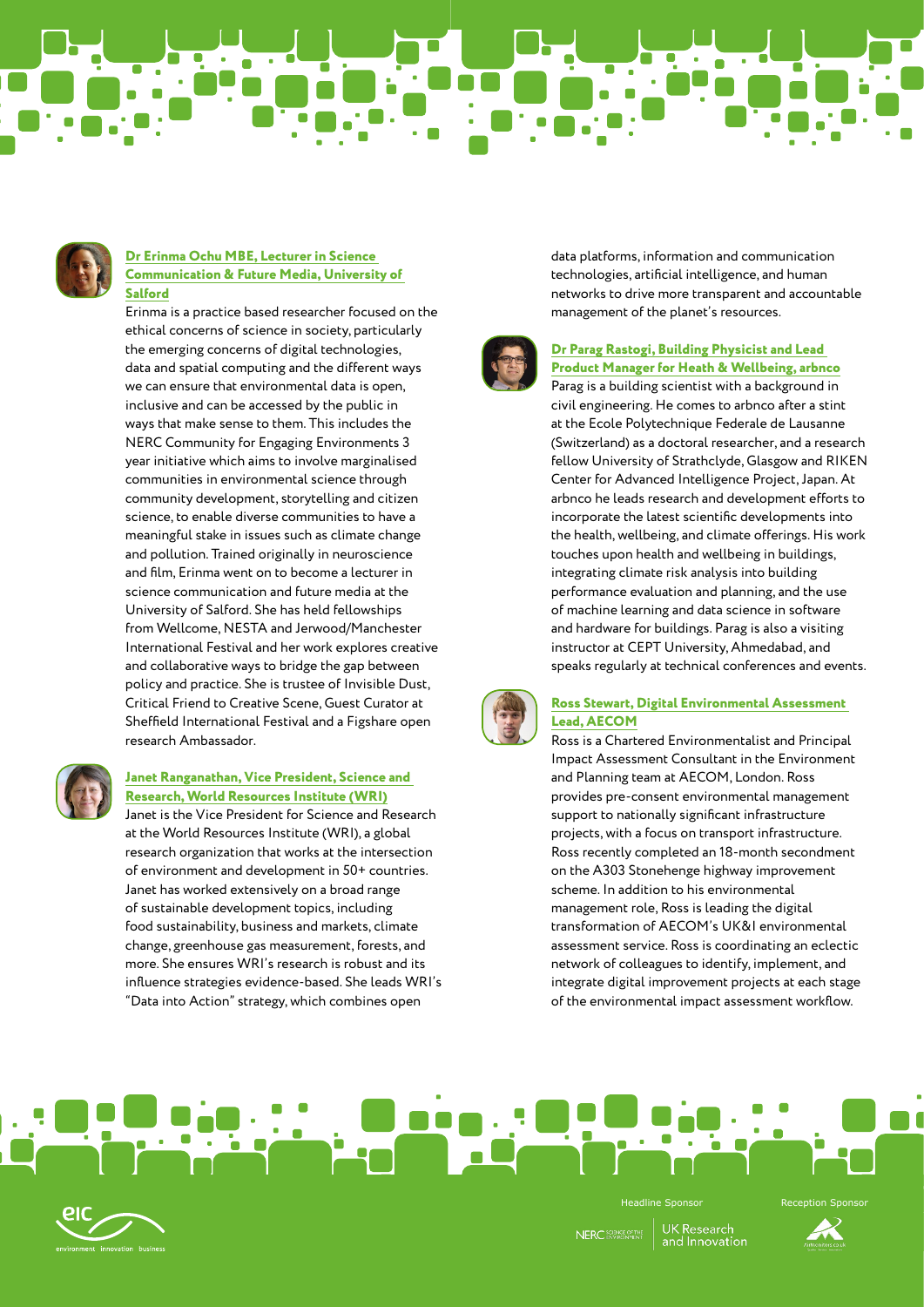Recently, Ross led the development of a digital reporting platform, which was first applied to the A303 Stonehenge project as a digital environmental statement, the first of its kind in the UK.

#### **Dr Advaith Siddharthan, Reader, Knowledge Media Institute, The Open University**

Advaith is a Reader at the Knowledge Media Institute (KMi), The Open University. He gained his PhD in Computer Science at the University of Cambridge and worked in New York, Cambridge and Aberdeen before taking up his current position. His research focuses on developing Artificial Intelligence technologies that engage the public with nature conservation through data. His work has been funded by EPSRC, ESRC, NERC and Horizon 2020, has featured in RCUK's Digital Economy impact summary report, and has won an EPSRC 'Telling Tales of Engagement' prize. He co-founded the citizen science project BeeWatch (beewatch. abdn.ac.uk) and is the academic lead for iSpot (ispotnature.org).





UK Research<br>and Innovation NERC SCIENCE OF THE